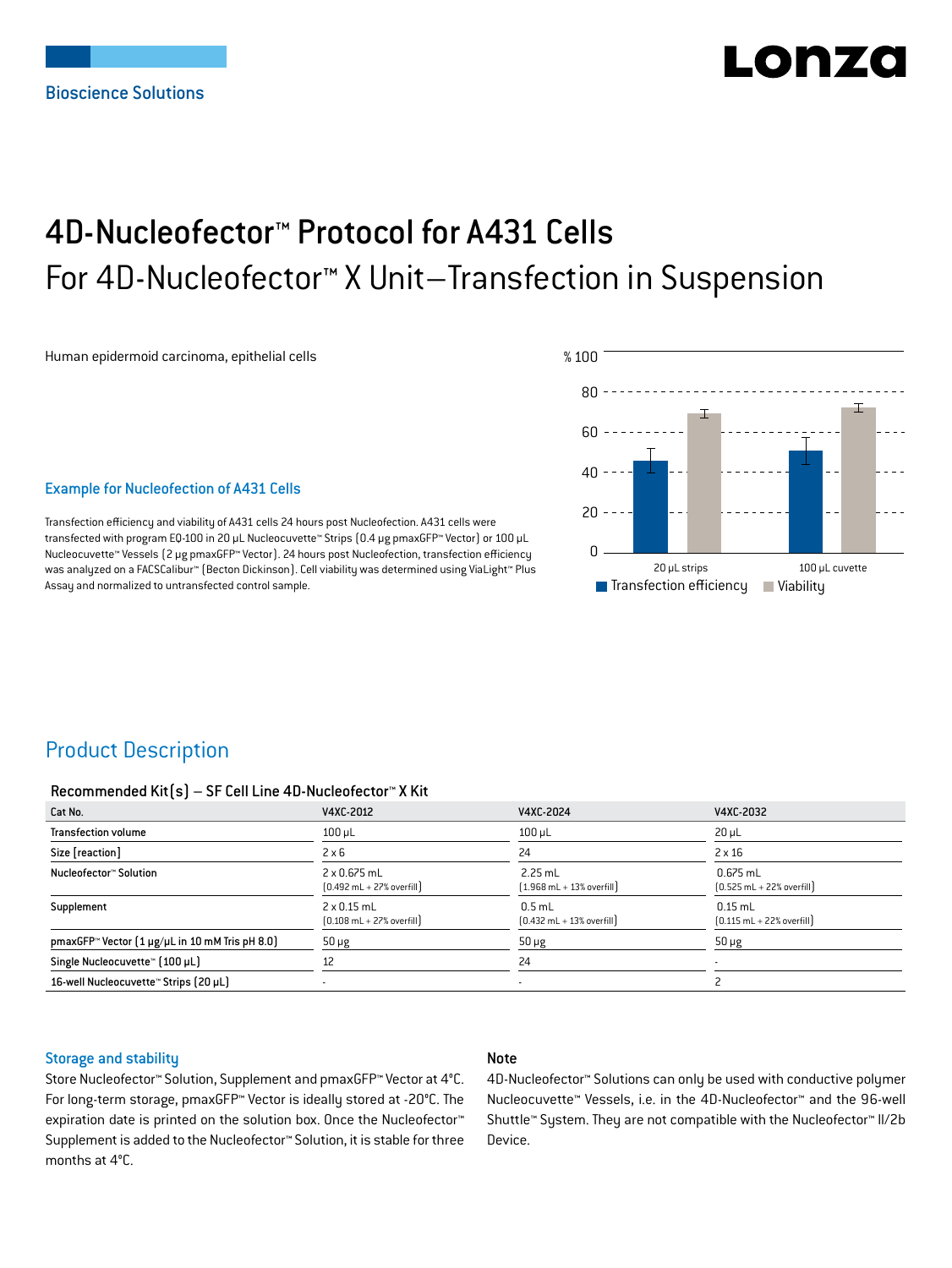## Required Material

#### Note

Please make sure that the entire supplement is added to the Nucleofector™ Solution prior to use. For preparing aliquots, mix Nucleofector™ Solution and Supplement in a ratio of 4.5 : 1 (see Table 1).

- 4D-Nucleofector™ System (4D-Nucleofector™ Core Unit and 4D-Nucleofector™ X Unit)
- Supplemented 4D-Nucleofector™ Solution at room temperature
- Supplied 100 µL single Nucleocuvette™ or 20 µL 16-well Nucleocuvette™ Strips
- Compatible tips for 20 µL Nucleocuvette™ Strips: epT.I.P.S. [US/ CDN: Eppendorf North America, Cat. No. 2491.431, Rest of World: Eppendorf AG, Cat. No. 0030073.266], Matrix TallTips™ [Matrix Technologies Corp., Cat. No. 7281] or LTS Tips [Rainin Instrument, LLC, Cat. No. SR-L10F, SR/SS-L250S, SR/SS-L300S]. Before using other types of pipette tips, please ensure they reach the bottom of the Nucleocuvette™ wells without getting stuck
- Supplied pmaxGFP™ Vector, stock solution 1 μg/µL

#### Note

When using pmaxGFP™ Vector as positive control, dilute the stock solution to an appropriate working concentration that allows pipetting of the recommended amounts per sample (see Table 3). Make sure that the volume of substrate solution added to each sample does not exceed 10% of the total reaction volume (2 µL for 20 µL reactions; 10 µL for 100 µL reactions).

- Substrate of interest, highly purified, preferably by using endotoxin-free kits; A260:A280 ratio should be at least 1.8
- Cell culture plates of your choice
- For detaching cells: 2.5 mg/mL Trypsin and 1.0 mg/mL EDTA in PBS and supplemented culture media or PBS/0.5% BSA
- Culture medium: Dulbecco's modified Eagle's medium [Lonza; Cat. No. BE12-614F] supplemented with 10% calf serum (FCS), 100 μg/ mL streptomycin, 100 U/mL Penicilin, , 4 mM Ultraglutamine 1 [Lonza; Cat. No. BE17-605E/U1]
- Prewarm appropriate volume of culture medium to 37°C (see Table 2)
- Appropriate number of cells/sample (see Table 3)

## 1. Pre Nucleofection

#### Cell culture recommendations

- 1.1 Replace media every 2 3 days
- 1.2 Passage cells 3 times a week. A subcultivation ratio of 1:2 to 1:5 is recommended
- 1.3 Seed out  $1 2 \times 10^6$  cells/162 flask
- 1.4 Subculture 2 days before Nucleofection

#### **Trypsinization**

- 1.5 Remove media from the cultured cells and wash cells once with an appropriate volume of PBS
- 1.6 For harvesting, incubate the cells ~5 minutes at 37°C with an appropriate volume of indicated trypsinization reagent (please see required material)
- 1.7 Neutralize trypsinization reaction with supplemented culture medium or PBS/0.5% BSA once the majority of the cells (>90 %) have been detached

## 2. Nucleofection

For Nucleofection sample contents and recommended Nucleofector™ Program, please refer to Table 3.

- 2.1 Please make sure that the entire supplement is added to the Nucleofector™ Solution
- 2.2 Start 4D-Nucleofector™ System and create or upload experimental parameter file (for details see device manual)
- 2.3 Select/Check for the appropriate Nucleofector™ Program (see Table 3)
- 2.4 Prepare cell culture plates by filling appropriate number of wells with desired volume of recommended culture media (see Table 2) and pre-incubate/equilibrate plates in a humidified 37°C/5% CO<sub>2</sub> incubator
- 2.5 Pre-warm an aliquot of culture medium to 37°C (see Table 2)
- 2.6 Prepare plasmid DNA or pmaxGFP™ Vector or siRNA (see Table 3)
- 2.7 Harvest the cells by trypsinization (please see  $1.6 1.8$ )
- 2.8 Count an aliquot of the cells and determine cell density
- 2.9 Centrifuge the required number of cells (see Table 3) at 90xg for 10 minutes at room temperature. Remove supernatant completely
- 2.10 Resuspend the cell pellet carefully in room temperature 4D-Nucleofector™ Solution (see Table 3)
- 2.11 Prepare mastermixes by dividing cell suspension according to number of substrates
- 2.12 Add required amount of substrates to each aliquot (max. 10%) of final sample volume)
- 2.13 Transfer mastermixes into the Nucleocuvette™ Vessels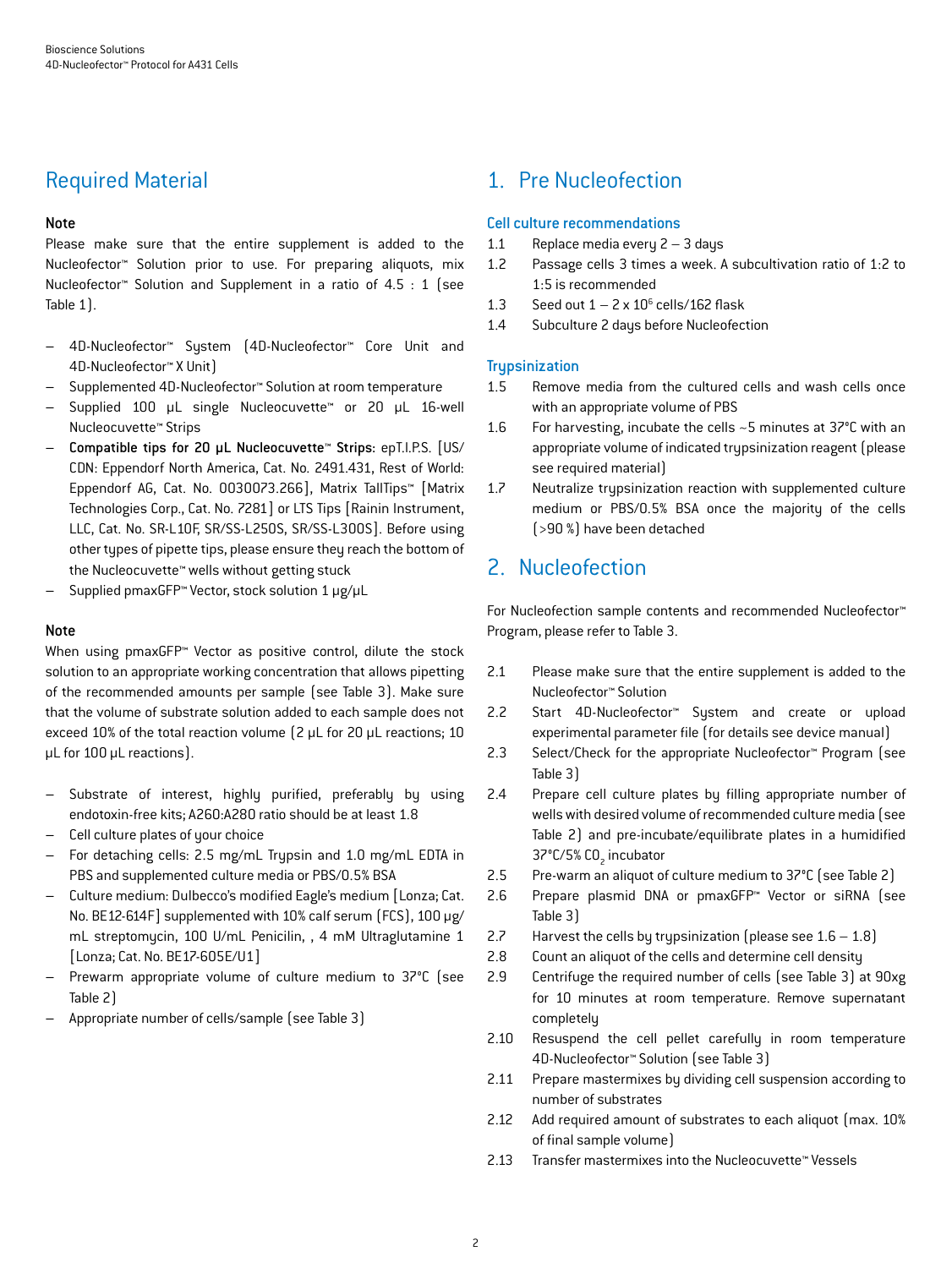#### Note

As leaving cells in Nucleofector™ Solution for extended periods of time may lead to reduced transfection efficiency and viability it is important to work as quickly as possible. Avoid air bubbles while pipetting.

- 2.14 Gently tap the Nucleocuvette™ Vessels to make sure the sample covers the bottom of the cuvette
- 2.15 Place Nucleocuvette™ Vessel with closed lid into the retainer of the 4D-Nucleofector™ X Unit. Check for proper orientation of the Nucleocuvette™ Vessel
- 2.16 Start Nucleofection Process by pressing "Start" on the display of the 4D-Nucleofector™ Core Unit (for details, please refer to the device manual)
- 2.17 After run completion, carefully remove the Nucleocuvette™ Vessel from the retainer
- 2.18 Incubate Nucleocuvette™ 10 min at room temperature
- 2.19 Resuspend cells with pre-warmed medium (for recommended volumes see Table 2). Mix cells by gently pipetting up and down two to three times. When working with the 100 µL Nucleocuvette™ use the supplied pipettes and avoid repeated aspiration of the sample

2.20 Plate desired amount of cells in culture system of your choice (for recommended volumes see Table 2).

## 3. Post Nucleofection

3.1 Incubate the cells in humidified  $37^{\circ}$ C/5% CO<sub>2</sub> incubator until analysis. Gene expression or down regulation, respectively, is often detectable after only  $4 - 8$  hours

#### Table 1: Volumes required for a single reaction

|                                  | 100 µL Single Nucleocuvette™ | 20 µL Nucleocuvette™ Strip |
|----------------------------------|------------------------------|----------------------------|
| Volume of Nucleofector™ Solution | 82 µL                        | 16.4 uL                    |
| <b>Volume of Supplement</b>      | 18 µL                        | $3.6$ uL                   |

#### Table 2: Required amounts of cells and media for Nucleofection

|                                               |                                    | 100 µL Single Nucleocuvette™               | 20 µL Nucleocuvette™ Strip                |
|-----------------------------------------------|------------------------------------|--------------------------------------------|-------------------------------------------|
| Culture plate format                          |                                    | 6-well plate                               | 96-well plate                             |
| Culture medium                                | Pre-filled in plate                | $1000 \mu L$                               | 175 µL                                    |
|                                               | Added to sample post Nucleofection | 400 µL (if different media indicate which) | 80 µL (if different media indicate which) |
| Volume of sample transferred to culture plate |                                    | complete sample (use supplied pipettes)    | $25 \mu L$                                |
| Final culture volume                          |                                    | 1500 µL                                    | 200 uL                                    |

#### Table 3: Contents of one Nucleofection sample and recommended program

|                                |                                         | 100 µL Single Nucleocuvette™                                                         | 20 µL Nucleocuvette™ Strip                                                             |
|--------------------------------|-----------------------------------------|--------------------------------------------------------------------------------------|----------------------------------------------------------------------------------------|
| Cells                          |                                         | $2 \times 10^6$<br>[Lower or higher cell numbers may influence transfection results] | $4 \times 10^{5}$<br>[Lower or higher cell numbers may influence transfection results] |
| Substrate*                     | pmaxGFP™ Vector                         | $2 \mu g$                                                                            | $0.4 \mu g$                                                                            |
| or                             | plasmid DNA (in H <sub>2</sub> O or TE) | $1 - 2 \mu g$                                                                        | $0.2 - 0.4 \,\mu g$                                                                    |
| or                             | siRNA                                   | 30-300 nM siRNA (3-30 pmol/sample)                                                   | 30-300 nM siRNA (0.6-6 pmol/sample)                                                    |
| SF 4D-Nucleofector™ X Solution |                                         | $100 \mu L$                                                                          | $20 \mu L$                                                                             |
| Program                        |                                         | E0-100                                                                               | E0-100                                                                                 |

\* Volume of substrate should comprise maximum 10% of total reaction volume